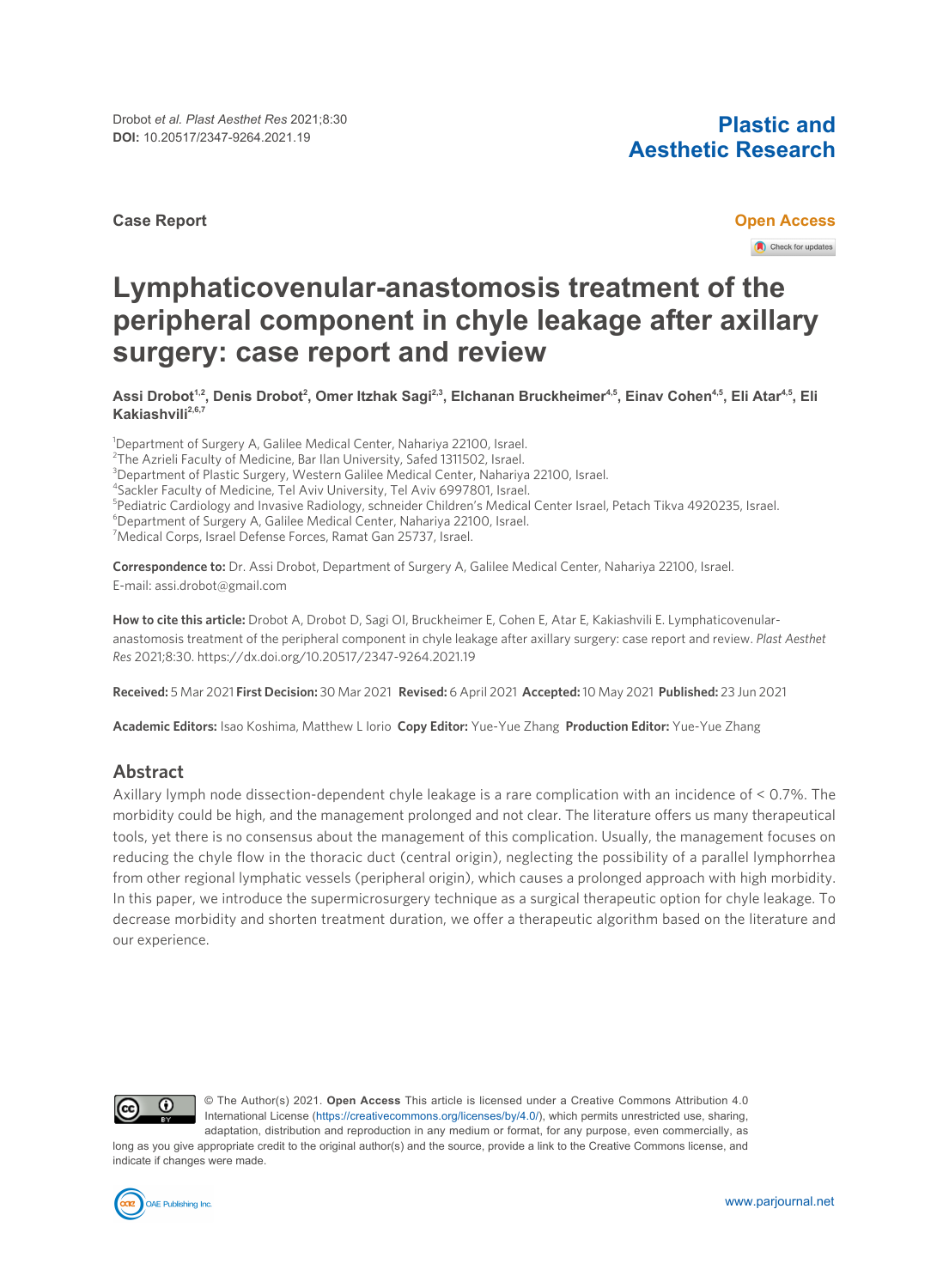**Keywords:** Chyle leakage, breast cancer, axillary lymph node dissection, lymphangiography, lymphatic embolization, supermicrosurgery, lymphaticovenular anastomosis, treatment algorithm

# INTRODUCTION

Chyle is a milky substance derived from the intestines during digestion and then carried by the lymphatic system<sup>[\[1](#page-9-0)]</sup>. Usually, it enters the venous system at the level of the left brachiocephalic vein. During surgery, iatrogenic injuries to the thoracic duct could lead to chylous leakage, especially due to aberrant anatomy $[2]$  $[2]$  $[2]$ . . Chyle leakage rarely occurs secondary to axillary surgery and little guidance exists regarding its management<sup>[\[3](#page-9-2)[-5\]](#page-9-3)</sup>. This iatrogenic complication may cause high physiological morbidity, high mental burden, prolonged treatment, and delayed primary oncologic treatment. The current therapy focuses mainly on reducing flow in the thoracic duct<sup>[\[6\]](#page-9-4)</sup>. Our case shows that chyle leakage may include a peripheral component in addition to the central one. We demonstrated that lymphaticovenular anastomosis (LVA) can reduce peripheral component flow, therefore decreasing the total chyle leakage.

# CASE REPORT

A 43-year-old woman, with a history of diabetes type 1 and bilateral breast augmentation, presented with a lump in the lateral aspect of her left breast. Mammography and breast US showed a mass, 1.8 cm in diameter without suspected axillary lymph nodes. Ultrasound-guided biopsy showed invasive duct carcinoma. Immunohistochemical evaluation showed ER<sup>+</sup>, PR<sup>+</sup>, HER<sup>2-</sup>, Ki 10%-15%. MRI imaging showed two not enlarged axillary lymph nodes with moderate cortical thickness and did not show any additional breast lesions.

Breast conservative surgery and sentinel lymph nodes biopsy were performed. Intraoperative histological examination of the lymph nodes was positive for macro metastasis. Axillary lymph node dissection (Level 1- 2 nodes) was performed. It was an uneventful operation that ended with the placement of an axillary suction drain. Definitive histology revealed metastases (pN<sup>+</sup>) in 16 out of 20 removed lymph nodes. Following those findings, initiation of chemotherapy was suggested.

By the end of Postoperative Day 1 (POD), the drain collected 500 mL of a milky fluid [[Figure 1](#page-2-0)]. Analysis of the milky fluid was compatible with chyle (triglycerides 2200 mg/dL). The chyle leakage was stable (400-500 mL/day) in the following days [\[Figure 2\]](#page-2-1). On POD 5, in a wound revision, tiny suspected leaking lymphatic ducts were ligated. At first, the leakage decreased, but soon stabilized again at 500 mL per day. The drained fluid became more lucid, and the triglycerides decreased to 220 mg/dL. On POD 8, with the aim of reducing chylous output, a conservative treatment of octreotide and medium-chain triglycerides (MCT) diet was initiated. Without reduction of chyle volume leakage, on POD 10, she was admitted to another medical center, and a treatment with fasting and partial parental nutrition was initiated. On POD 12, a central vein port was inserted for treatment with total parenteral nutrition (TPN). On POD 24, the patient was diagnosed as positive for COVID-19; she had no respiratory symptoms during the whole therapeutic course. On POD 26, the patient could no longer bare the TPN treatment and ceased its use for the following 8 days.

On POD 30, the patient presented with a dehiscence of the operated wound with lymphatic fluid leakage through it. The treatment included wound debridement and skin suturing. Chyle leakage output increased significantly in the following days.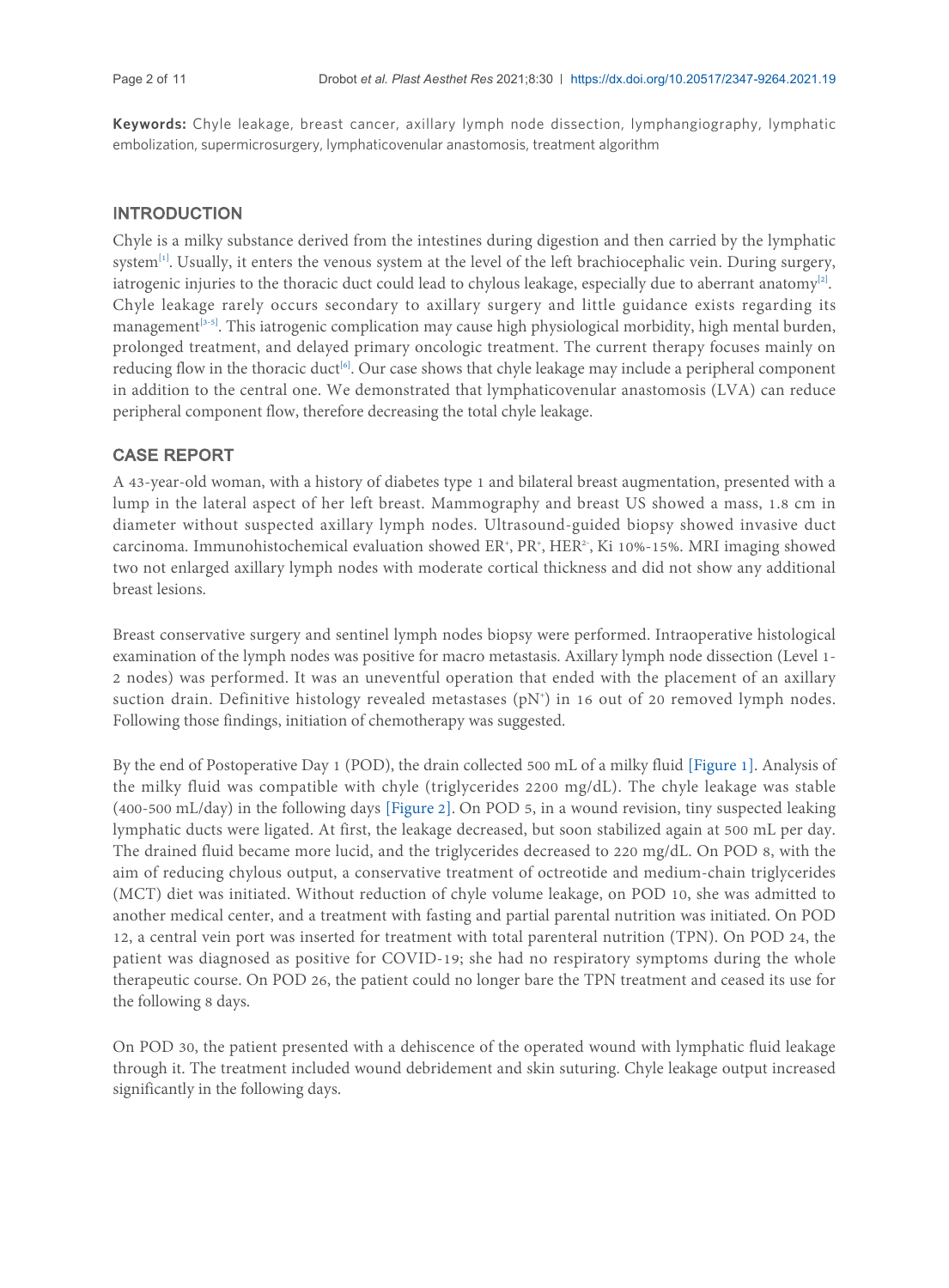<span id="page-2-0"></span>

**Figure 1.** The milky fluid that appeared in the drain.

<span id="page-2-1"></span>

# Chyle leakage volume per day

**Figure 2.** The graph shows the chyle leakage volume in milliliters per day, as it was measured by drain's output. The days are counted as POD (postoperative day). During POD 4-9 and 10-20, an average chyle leakage volume was given. s.r: Surgical revision; COVID-19: date of diagnosis; d: decision; TDE: thoracic duct embolization; LVA: lymphaticovenular anastomoses; d.r: drain removal; PPN: partial parenteral nutrition; TPN: total parenteral nutrition; OC: octreotide; SCFA: short chain fatty acids.

On POD 34, an inguinal intranodal lymphangiography was performed and the cisterna chyli was located and entered via percutaneous abdominal puncture. A microcatheter lymphangiography detected abnormal thoracic duct drainage laterally into the hemiazygos vein and para vertebral collateral vessels without clear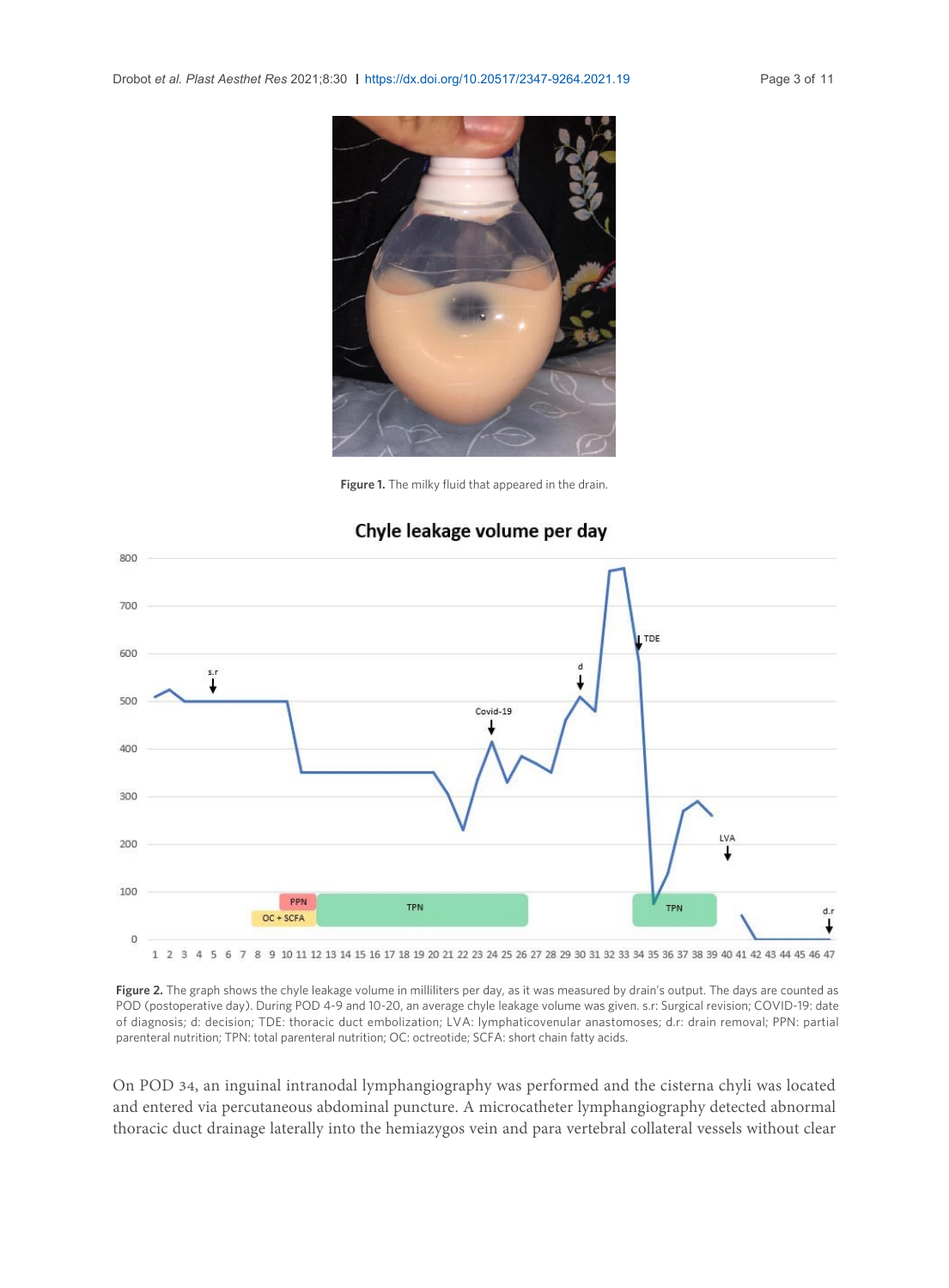evidence of axillary leakage. The distal end of the thoracic duct branched into a small collateral lymph vessel that was draining in the direction of the neck. No clear leakage was detected, and, with the idea that the small collateral lymphatic vessel might be the source of the chylous leakage, the distal end of the thoracic duct was embolized by placing two "Tornado Embolization Coils" (COOK MEDICAL LLC, USA) and using acrylic glue, "Glubran 2" (GEM Srl, Viareggio, Italy) [[Figure 3\]](#page-4-0). Following the procedure, TPN was reinitiated. Initially, the leakage decreased significantly, but, within few days, it stabilized on 270 mL per day.

On POD 40, TPN was discontinued. Up to this day, the patient had lost about 6 kg (10% of her initial body weight). Indocyanine green (ICG)-based lymphography of the left hand was performed by injecting 0.2 mL (25 mg/10 cc) "Verdye" (Diagnostic Green LLC, Germany) into the finger web. The imaging demonstrated lymphatic vessels directing towards the axillary region and the wound bed. About 5 min after the injection, ICG started to flow into the drain, proving that lymphatic leakage from the left hand had also contributed to the chyle leakage volume [[Figure 4](#page-5-0)]. This diagnostic tool demonstrated the contribution of a peripheral component to the total leakage output volume. Four end-to-end lymphaticovenular anastomoses (LVA) in the proximal left arm were performed, based on the ICG imaging of the main lymphatic pathways leading to the wound bed and drain [[Figure 5\]](#page-6-0). The patency of the anastomoses was demonstrated using SPY fluorescence imaging system (Stryker Corp/Novadaq Technologies, Kalamazoo, Mich) fluorescence imaging system [[Figure 6](#page-6-1)]. Exploration of the operative wound followed by debridement, placement of a new drain, and insertion of 2 mL of fibrin glue, "Tisseel" (Baxter Healthcare Corporation, USA). In the evening, the patient started P.O. nutrition. On the next day, the lymphatic drain summed to 50 mL. The patient was discharged to home the day after with the drain, presenting no further drain leakage. The drain was removed on POD 47.

### **DISCUSSION**

Chyle is a milky substance containing a high content of lipids, proteins, and lymphocytes. It is derived from the intestines during digestion and carried by the lymphatic system<sup>[\[1\]](#page-9-0)</sup>. The thoracic duct drains lymph from the entire left body and the right side below the diaphragm. Usually, it enters the venous system at the level of the left brachiocephalic vein. During surgery, iatrogenic injuries to the thoracic duct could lead to chylous leakage, especially due to aberrant anatomy<sup>[[2\]](#page-9-1)</sup>. .

Owing to the remote anatomical location of the thoracic duct, post-axillary surgery chyle leakage is a rare complication, with an incidence of 0.[3](#page-9-2)6%-0.68%<sup>[3[-5](#page-9-3)]</sup>. Chyle leakage complication is more commonly seen in head and neck surgery; however, because of its complexity and the lack of clinical trials, there is no consensus regarding the algorithm of management. Due to the obvious milky appearance of chyle, the current literature assumes that the main origin of the leaking fluid is the thoracic duct. Therefore, clinical experience focuses on reducing flow in the injured thoracic duct and local wound therapy. The treatment divides between conservative and surgical approaches.

The conservative management includes the following measures:

(1) Suction drain is traditionally placed during the final steps of axillary lymphadenectomy for preventing the accumulation of fluids (seroma) in the potential dead space<sup>[[7](#page-9-5)]</sup>. This enables favorable wound healing conditions.

(2) Local pressure dressing: Applying external pressure on the wound bed may compress the leaking lymphatic vessels[\[8\]](#page-9-6). .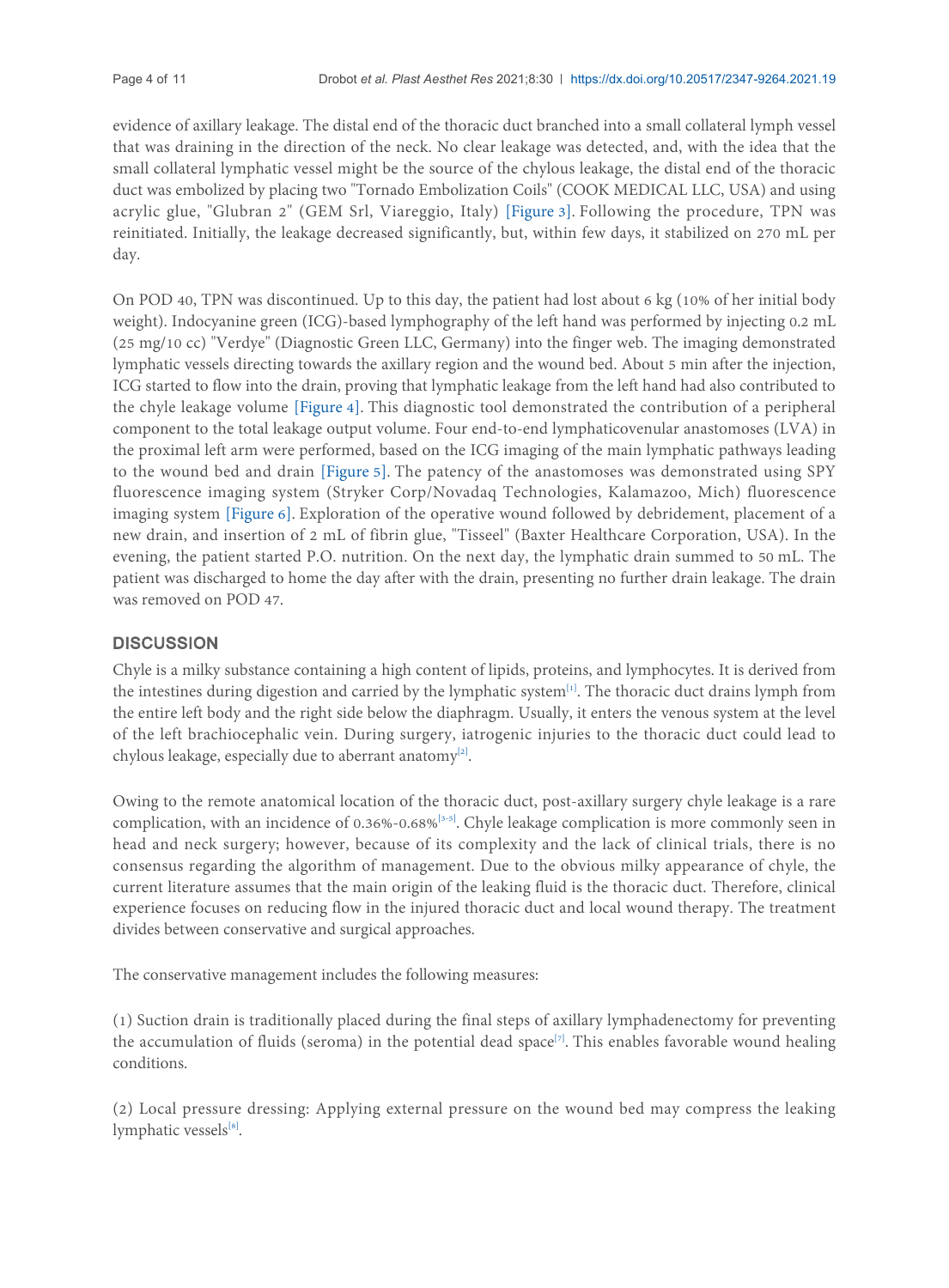<span id="page-4-0"></span>

**Figure 3.** (A) A lymphographic demonstration of the thoracic duct, its draining branch (B.H) into the hemiazygos vein (H.V), and the small collateral lymph vessel (S.C) that originates from its distal end; and (B) a coil (C) used for the embolization of the distal thoracic duct.

(3) Bed rest: The flow in the lymphatic system is generated by physical activity. By minimizing physical activity, the flow in the thoracic duct and its leaking branches can be reduced. Bed rest with the head of bed elevated to  $30^{\circ}$ -45° is recommended<sup>[\[9\]](#page-9-7)</sup>. .

(4) Diet: A MCT diet is commonly used, with the thought that most of its absorption crosses the mucosa, straight into the portal system, sparing the lymphatic system. Despite its disadvantages, when chyle leakage does not decreases, TPN may be required to completely avoid the entrance of nutrients into the lymphatic system[\[10\]](#page-9-8). .

(5) Drugs: A somatostatin analog (octerotide) can reduce chyle production by inhibiting gastric, intestinal, and pancreatic secretions<sup>[\[11](#page-9-9)]</sup>. Further, lymphatic flow is reduced by its effect on smooth muscle contraction in the thoracic duct<sup>[[12](#page-9-10)]</sup>. .

An invasive approach is used when conservative management fails to stop the leakage. The available interventional methods include the following:

(1) Surgical reexploration: Finding lymphatic vessels is a challenging task, especially when the surrounding tissue is inflamed due to the extravasated chyle. Localizing the leaking thoracic duct and its branches could become easier by the administration of a lipophilic dye such as methylene blue, patent blue, or Sudan black B<sup>[[13](#page-9-11),[14\]](#page-9-12)</sup>. For ameliorating its detection, a fasting patient with a lucid chyle leakage could receive a fat-rich formula a few hours prior to the surgery for whitening the chyle and increasing its flow<sup>[[15](#page-9-13)]</sup>. After demonstrating the leakage, the vessels could be ligated.

(2) Local agents: Local inflammatory reaction can generate fibrosis and seal the chylous leakage. This reaction may be induced by applying an intralesional injection of sclerosing agents such as OK-432[\[16\]](#page-9-14) or tetracycline<sup>[\[17\]](#page-9-15)</sup>. Other agents that could be used for sealing the leakage are cyanoacrylate<sup>[[18](#page-9-16)[,19\]](#page-9-17)</sup>, fibrin glue, and polyglactin (Vicryl) mesh<sup>[\[20\]](#page-10-0)</sup>. Reexploration after using those agents could be difficult due to the tissue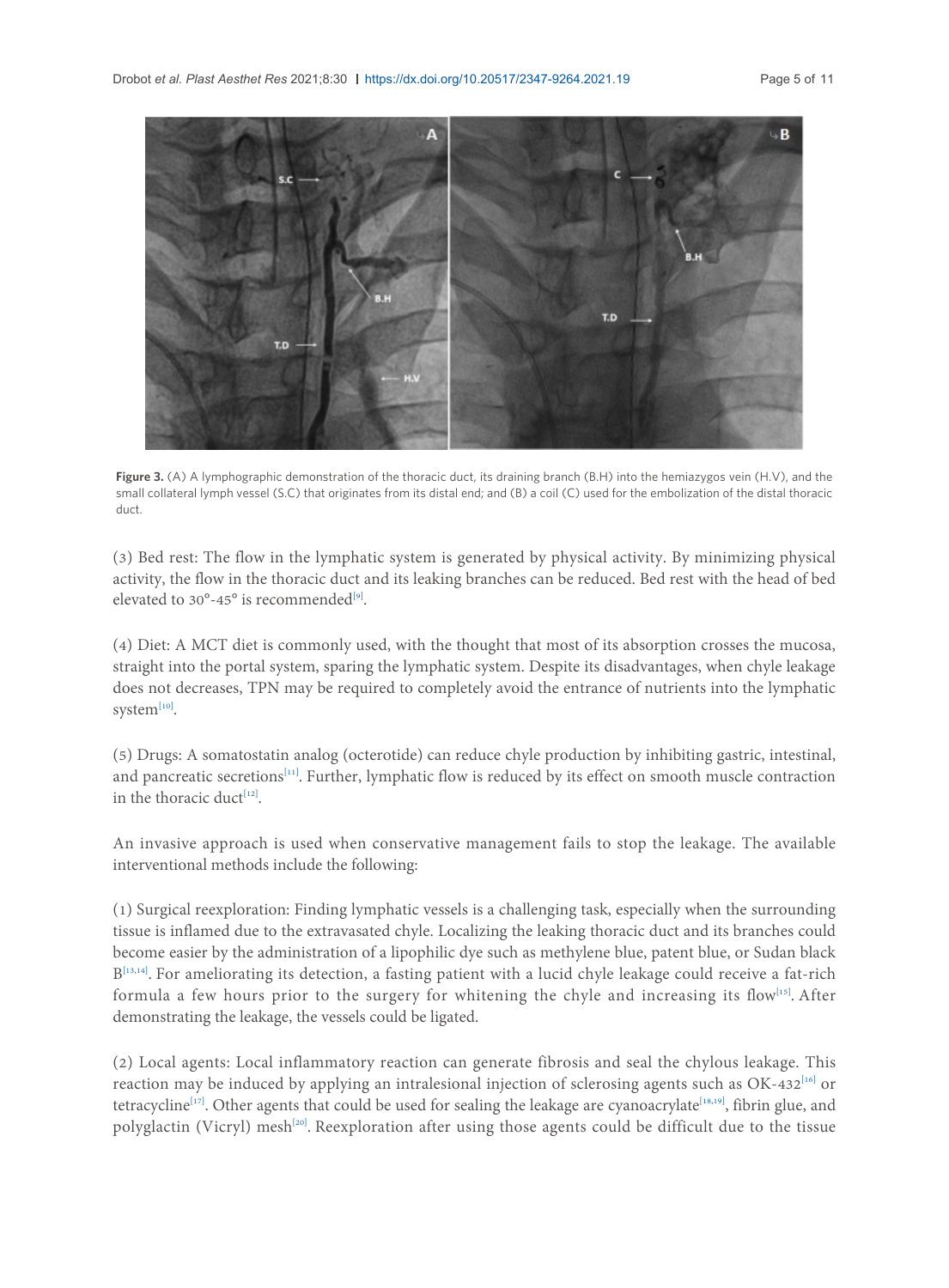<span id="page-5-0"></span>

**Figure 4.** (A) Lymphography demonstrates the site of ICG injection and the lymphatic vessels draining proximally to the axilla; (B) ICGstained fluid flows through the axillary drain; and (C) ICG-stained fluid in the collecting chamber of the drain.

alteration of the wound bed.

(3) Thoracic duct embolization: Inguinal intranodal lymphangiography is used for the visualization of the leakage. The next step involves percutaneous transabdominal catheterization of the cisterna chyli and the embolization of the thoracic duct proximally to the leaking segment $[21]$  $[21]$  $[21]$ . .

The supermicrosurgery technique is an additional tool we would like to add to the treatment option of axillary lymph node dissection (ALND)-related chyle leakage. This technique is already widely used for creating LVA in a minimally invasive surgery for effectively treating limb lymphedema<sup>[\[22,](#page-10-2)[23](#page-10-3)]</sup>. Another application is the creation of LVA in the groin for the reduction of flow and pressure in central lymphatic structures (thoracic duct) for the treatment of lymphatic pleural effusion or ascites in infants with generalized lymphatic dysplasia<sup>[\[24\]](#page-10-4)</sup>. Although it has never been used before, the same principle could also be used for reducing axillary chyle leakage.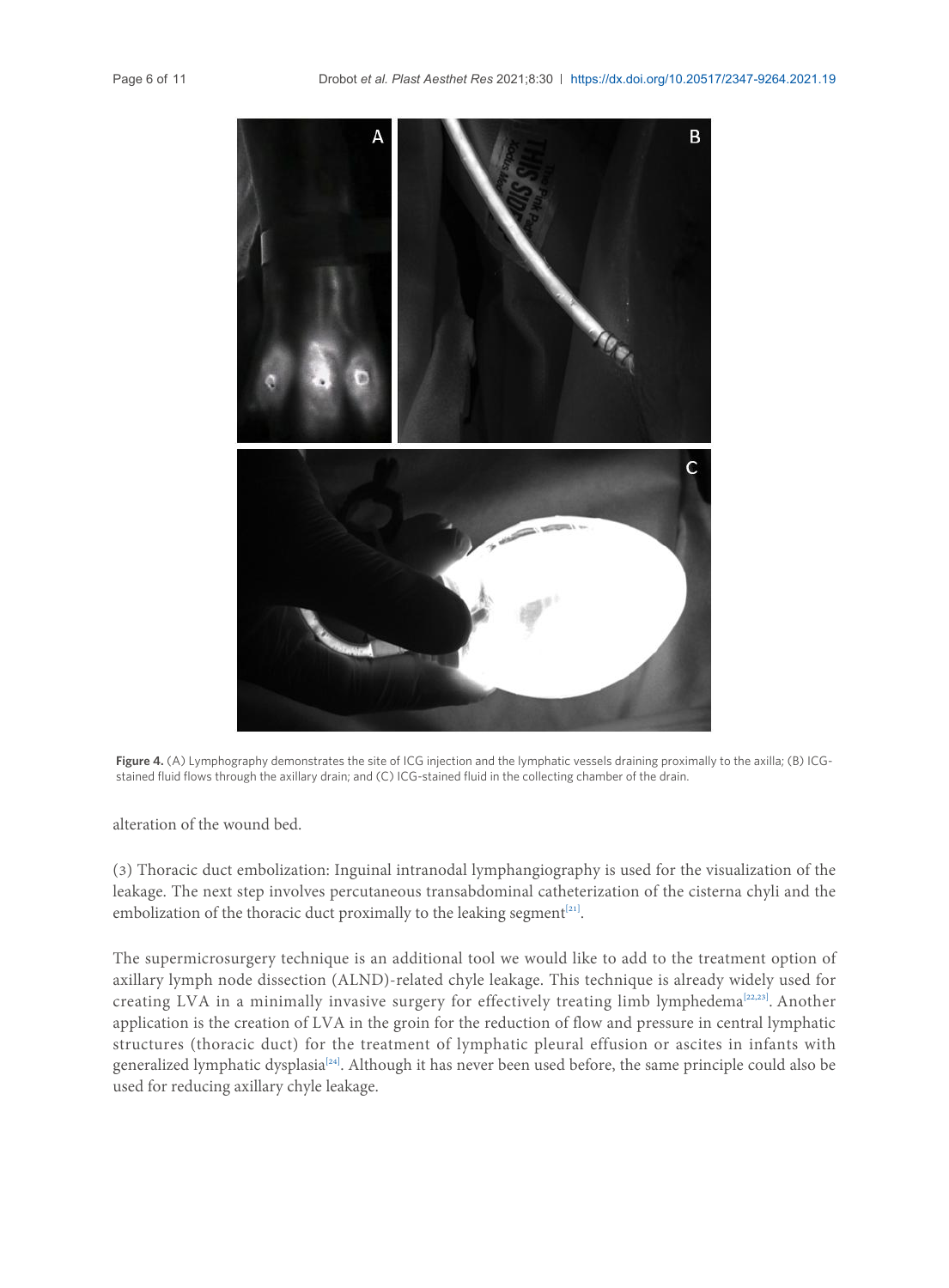<span id="page-6-0"></span>

**Figure 5.** (A) One of the LVAs that were performed; and (B) the lymphography demonstrates LVA patency, by showing ICG-stained lymph draining into a local vein.

<span id="page-6-1"></span>

**Figure 6.** Schematic representation of surgical intervention. (A) The pre-interventional schematic representation. The yellow arrows represent the direction of the lymphatic flow. (B) Summary of the surgical interventions. The right yellow arrow represents the redirection of lymphatic flow from the peripheral component (limb lymphatics) towards the venous system. E: Vessels of lymphatic peripheral component; V: lymphatic vessel valves; C: embolizing coil used to stop leak from the central component; G: fibrin glue applied in wound bed; LVA: lymphaticovenular anastomosis; L: ligation of the efferent lymphatic vessel.

In the treatment of our patient, LVA created a peripheral shunt between the lymphatic system and venous system. This physiological alteration resulted in an acute decrease of lymph flow from the left arm (peripheral component) towards the lymphatic subclavian trunk and the wound bed [[Figure 6\]](#page-6-1). As a consequence of creating a LVA, the drain leakage dropped from its previous steady output volume of 270 mL per day to a total of merely 50 mL until a complete cessation during the following day. Furthermore, it is a prophylactic treatment for the prevention of ALND-related lymphedema<sup>[[25](#page-10-5)]</sup>, a common complication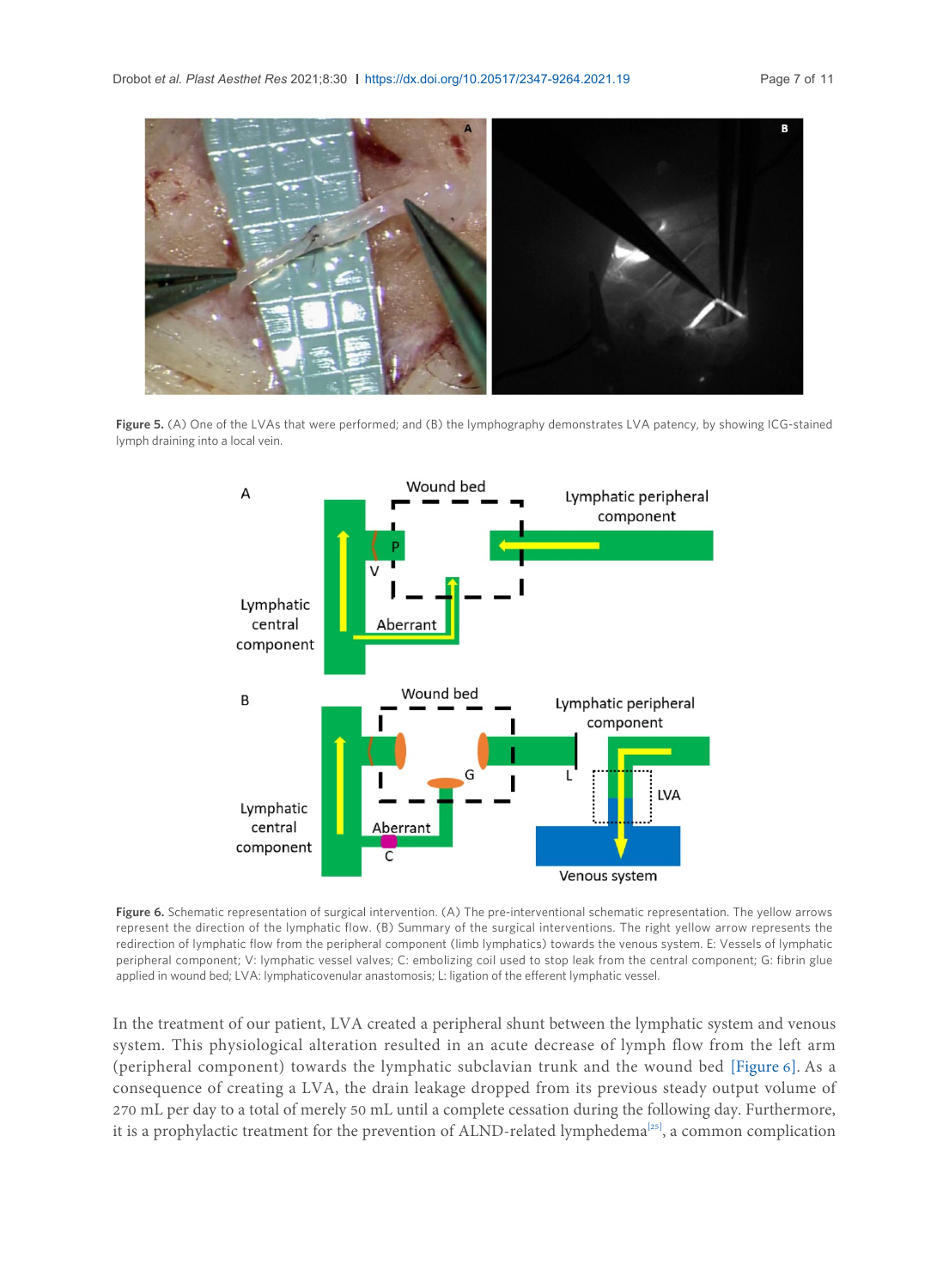that occurs in 20% of patients, and up to 33% when radiotherapy also is used<sup>[\[26,](#page-10-6)[27](#page-10-7)]</sup>. .

Farkas's systemic review shows that conservative management was found to be effective in 38/40 of low output leakage cases (< 500 mL/day), while surgical intervention was necessary in 7/9 of high output leakage cases (> 500 mL/day)<sup>[\[6\]](#page-9-4)</sup>. His review offers a therapeutic algorithm based on chyle leakage output per day.

Our experience shows that volume output alone was not enough to determine the best treatment approach, as was offered by Farkas's algorithm<sup>[\[6](#page-9-4)]</sup>. First, surgical reexploration and the following intensive conservative treatment could not solve the chyle leakage of our patient. As a consequence, we think that the right therapeutic approach should rely mostly on the dynamics of the leakage output, as offered by Delaney's algorithm for the treatment of chyle leakage for head and neck surgery<sup>[[28](#page-10-8)]</sup>. .

From Farkas's systemic review, we learn that the diagnosis of chyle leakage is usually given by sampling the milky fluid collected by the postoperative drain<sup>[\[6](#page-9-4)]</sup>. Diagnosis could also be made by aspirating a new postoperative swelling<sup>[[29](#page-10-9)[-32\]](#page-10-10)</sup>. In the case of diagnosis made by collecting chyle from the drain, we suggest initiating a conservative management for the next 3-4 days and to observe the chyle output dynamics. Early surgical reexploration is suggested when the output volume does not decrease.

Rarely, the diagnosis is made by aspirating a new postoperative swelling<sup>[\[29-](#page-10-9)[32](#page-10-10)]</sup>. In those rare cases, the chyle leakage was treated conservatively and had stopped on average 35 days after its diagnosis. Thus, with the goal of shortening the duration of treatment, we suggest proceeding to a local wound surgical treatment. Conservative management should be continued for another 3 days after the surgical treatment and chyle output dynamics should be monitored closely.

When there is no decrease in volume output and before proceeding to a thoracic duct focused approach, we would like to offer the exclusion of a peripheral component to the leakage.

ICG lymphography, a low morbidity and simple diagnostic tool, could be performed for demonstrating the lymphatic flow from the distal arm to the direction of the axilla. Diagnosis of lymphorrhea can be made if ICG, injected into the finger web, appears to flow in the drain. In this case, performing LVA in the proximal arm could decrease lymphatic leakage to the wound bed, thus ameliorating wound healing conditions and decreasing the total volume leakage output.

Exclusion of lymphorrhea (peripheral component) or no decrease in leakage output after performing LVA suggests that the main origin of leakage is the thoracic duct (central component). Inguinal intranodal lymphangiography can demonstrate this leakage. The leaking branch of the thoracic duct could be demonstrated and embolized proximally by using percutaneous transabdominal catheterization of the cisterna chyli.

Lastly, if there is no improvement after those interventions, fasting and TPN could be considered for further decreasing lymphatic flow from the intestines. TPN is reserved for the most difficult cases due to its association with an increased rate of infections, venous thrombosis, and hepatic and gastrointestinal complications<sup>[[33](#page-10-11)]</sup>. Further surgical intervention should be evaluated by a multidisciplinary team.

After every intervention, we suggest continuing conservative management and monitoring chyle output. The drain should be removed when the output drops below 30 mL/day or after 5-7 days of a consecutive output decrease<sup>[[7\]](#page-9-5)</sup>. .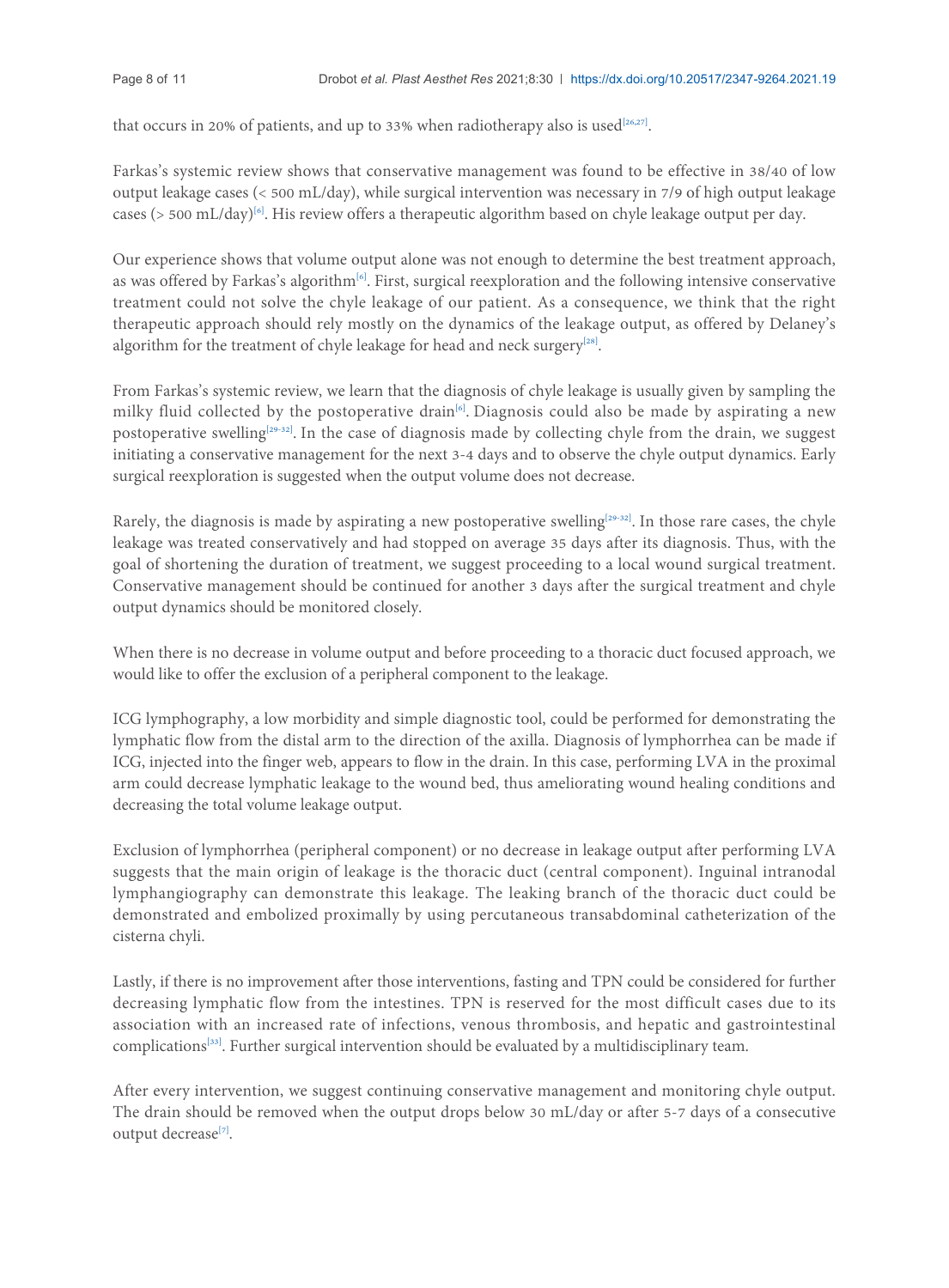<span id="page-8-0"></span>

**Figure 7.** Suggested treatment algorithm for chyle leakage following axillary surgery. LVA: Lymphaticovenular anastomosis; POD: postoperative day; TPN: total parenteral nutrition.

The algorithm in [Figure 7](#page-8-0) summarizes our above-described approach.

In conclusion, axillary chyle leakage may have a significant peripheral component that can be demonstrated using ICG-based lymphography, and it can be treated effectively with LVA.

#### DECLARATIONS

#### **Authors' contributions**

Made substantial contributions to conception and design of the study and performed data analysis and interpretation: Drobot A, Drobot D, Sagi OI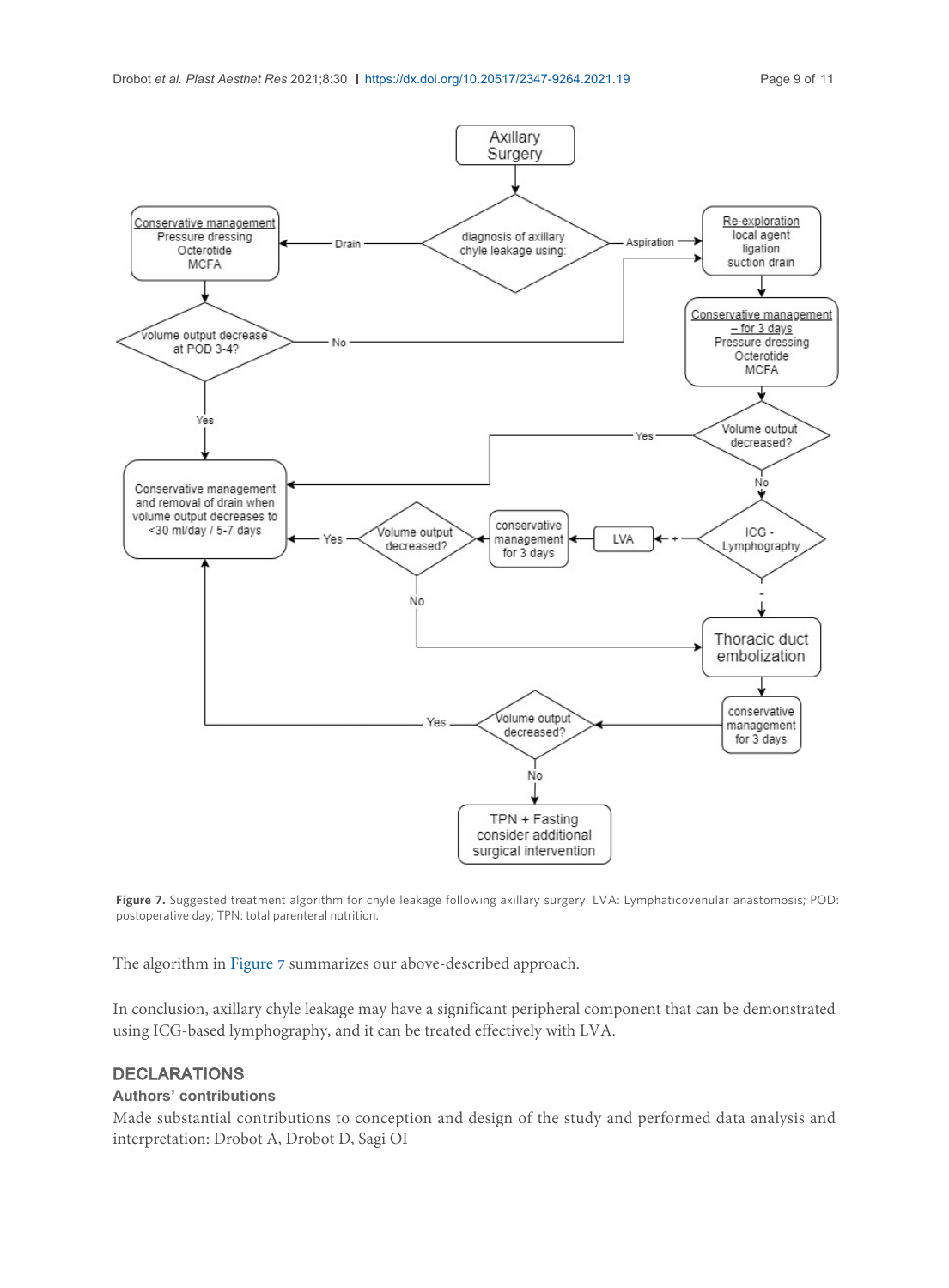Provided technical and material support: Bruckheimer E, Cohen E, Atar E Provided administrative and material support: Kakiashvili E

#### **Availability of data and materials**

The data supporting our findings is written in Hebrew, in the discharge letters from the numerous hospitalizations of our patient.

#### **Financial support and sponsorship**

None.

#### **Conflicts of interest**

All authors declared that there are no conflicts of interest.

#### **Ethical approval and consent to participate**

Not applicable.

#### **Consent for publication**

Our study obtained a consent from the presented patient.

#### **Copyright**

<span id="page-9-1"></span><span id="page-9-0"></span>© The Author(s) 2021.

#### <span id="page-9-2"></span>**REFERENCES**

- 1. McCray S, Par[rish C](https://dx.doi.org/10.1023/B:BREA.0000010675.87358.b6)[R. When](http://www.ncbi.nlm.nih.gov/pubmed/14997050) chyle leaks: nutrition management options. *Pract Gastroenterol* 2004;28:60-76.
- Phang K, Bowman M, Phillips A, Windsor J. Review of thoracic duct anatomical variations and clinical implications. *Clin Anat* 2014;27:637-44. [DO](https://dx.doi.org/10.1159/000131218)I [PubMe](http://www.ncbi.nlm.nih.gov/pubmed/18547973)d 2.
- <span id="page-9-3"></span>Nakajima E, Iwata H, Iwase T, et al. Four Cases of Chylous Fistula after Breast Cancer Resection. *Breast Cancer Res Treat* [2004](https://dx.doi.org/10.1007/s00595-010-4485-8)[;83:11-4.](http://www.ncbi.nlm.nih.gov/pubmed/21969198) DOI PubMed 3.
- <span id="page-9-4"></span>Cong MH, Liu Q, Zhou WH, [Zhu](https://dx.doi.org/10.1016/j.ejso.2020.01.029) J, [Song](http://www.ncbi.nlm.nih.gov/pubmed/32033823) CX, Tian XS. Six cases of chylous leakage after axillary lymph node dissection. *Onkologie* 4. 2008;31:321-4. DOI PubMed
- <span id="page-9-5"></span>Zhou W, Liu Y, [Zha](https://dx.doi.org/10.1007/s12032-010-9673-2) X, et [al.](http://www.ncbi.nlm.nih.gov/pubmed/20827578) Management of chylous leakage after breast surgery: report of four cases. *Surg Today* 2011;41:1639-43. DOI PubMed 5.
- <span id="page-9-6"></span>Farkas N, Wong J, Monib S, Thomson S. A s[ystem](https://dx.doi.org/10.1016/S0194-5998(00)70140-9)atic [revie](http://www.ncbi.nlm.nih.gov/pubmed/10629479)w of chyle leaks and their management following axillary surgery. *Eur J Surg Oncol* 2020;46:931-42. DOI PubMed 6.
- <span id="page-9-8"></span><span id="page-9-7"></span>He XD, Guo ZH, Tian JH, Yang KH, Xie XD. Whether drainage should be used after surgery for breast cancer? *[Med](https://dx.doi.org/10.1288/00005537-197606000-00008) [Oncol](http://www.ncbi.nlm.nih.gov/pubmed/933672)* 2011;28 7. Suppl 1:S22-30. DOI PubMed
- <span id="page-9-9"></span>[Nuss](https://dx.doi.org/10.1016/0016-5085(89)90650-1)[enbaum](http://www.ncbi.nlm.nih.gov/pubmed/2502466) B, Liu JH, Sinard RJ. Systematic management of chyle fistula: The Southwestern experience and review of the literature. *Otolaryngol Head Neck Surg* 2016;122:31-8. DOI PubMed 8.
- <span id="page-9-10"></span>9. Crumley RL, Smith JD. Postoperative [chylo](https://dx.doi.org/10.1002/lary.25171)[us fistula p](http://www.ncbi.nlm.nih.gov/pubmed/25639346)revention and management. *Laryngoscope* 1976;86:804-13. DOI PubMed
- 10. Jensen GL, Mascioli EA, Meyer LP, et al. [Dietary](http://www.ncbi.nlm.nih.gov/pubmed/21667819) modification of chyle composition in chylothorax. *Gastroenterology* 1989;97:761-5. DOI PubMed
- <span id="page-9-11"></span>11. Jain A, Singh SN, Singhal P, Sharma [MP,](http://www.ncbi.nlm.nih.gov/pubmed/17502170) Grover M. A prospective study on the role of octreotide in management of chyle fistula neck. *Laryngoscope* 2015;125[:1624](https://dx.doi.org/10.1016/j.jpedsurg.2007.02.036)-7. DOI PubMed
- <span id="page-9-12"></span>12. Jiang H, Deng XF, Duan CM, Chen C, Xiang JL, Lu YL, et al. Somatostatin receptors SSTR2 and SSTR5 are expressed in the h[uman](https://dx.doi.org/10.1016/s0022-3476(79)80840-9) [thoracic](http://www.ncbi.nlm.nih.gov/pubmed/105112) duct. *Lymphology* 2011;44:21-8. PubMed
- <span id="page-9-13"></span>13. Kuroiwa M, Toki F, Suzuki M, Suzuki N. Successful laparoscopic ligation of the lymphatic trunk for refractory chylous ascites. *J Pediatr Surg* 200[7;42:](https://dx.doi.org/10.1053/jpsu.2001.27973)[E15-8.](http://www.ncbi.nlm.nih.gov/pubmed/11685710) DOI PubMed
- <span id="page-9-14"></span>Asch MJ, Sherman NJ. Management of refractory chylous a[scites](https://dx.doi.org/10.1245/s10434-008-0017-9) by [total](http://www.ncbi.nlm.nih.gov/pubmed/18592317) parenteral nutrition. *J Pediatr* 1979;94:260-2. DOI 14. PubMed
- <span id="page-9-15"></span>Mitsunaga T, [Yoshida](http://www.ncbi.nlm.nih.gov/pubmed/3599173) H, Iwai J, et al. Successful surgical treatment of two cases of congenital chylous ascites. *J Pediatr Surg* 15. 2001;36:1717-9. DOI PubMed
- <span id="page-9-16"></span>16. Roh JL, Yoon YH, Park CI. Chyle leakage in patients undergoing thyroidectomy plus central neck dissection for [diff](https://dx.doi.org/10.1016/j.ijscr.2012.03.021)e[rentiated](http://www.ncbi.nlm.nih.gov/pubmed/22561237) papillary thyroid carcinoma. *Ann Surg Oncol* 2008;15:2576-80. DOI PubMed
- <span id="page-9-17"></span>17. [Kasse](https://www.ncbi.nlm.nih.gov/pmc/articles/PMC3356535)l RN, Havas TE, Gullane PJ. The use of topical tetracycline in the management of persistent chylous fistulae. *J Otolaryngol* 1987;16:174-8. PubMed
- Anestis N, Christos FC, Ioannis P, Christos I, Lampros P, Stephanos P. Thoracic duct injury due to left subclavicular vein 18. catheterization: a new conservative approach to a chyle fistula using biological glue. *Int J Surg Case Rep* 2012;3:330-2. DOI PubMed PMC
- 19. Muthusami JC, Raj JP, Gladwin D, Gaikwad P, Sylvester S. Persistent chyle leak following radical neck dissection: a solution that can